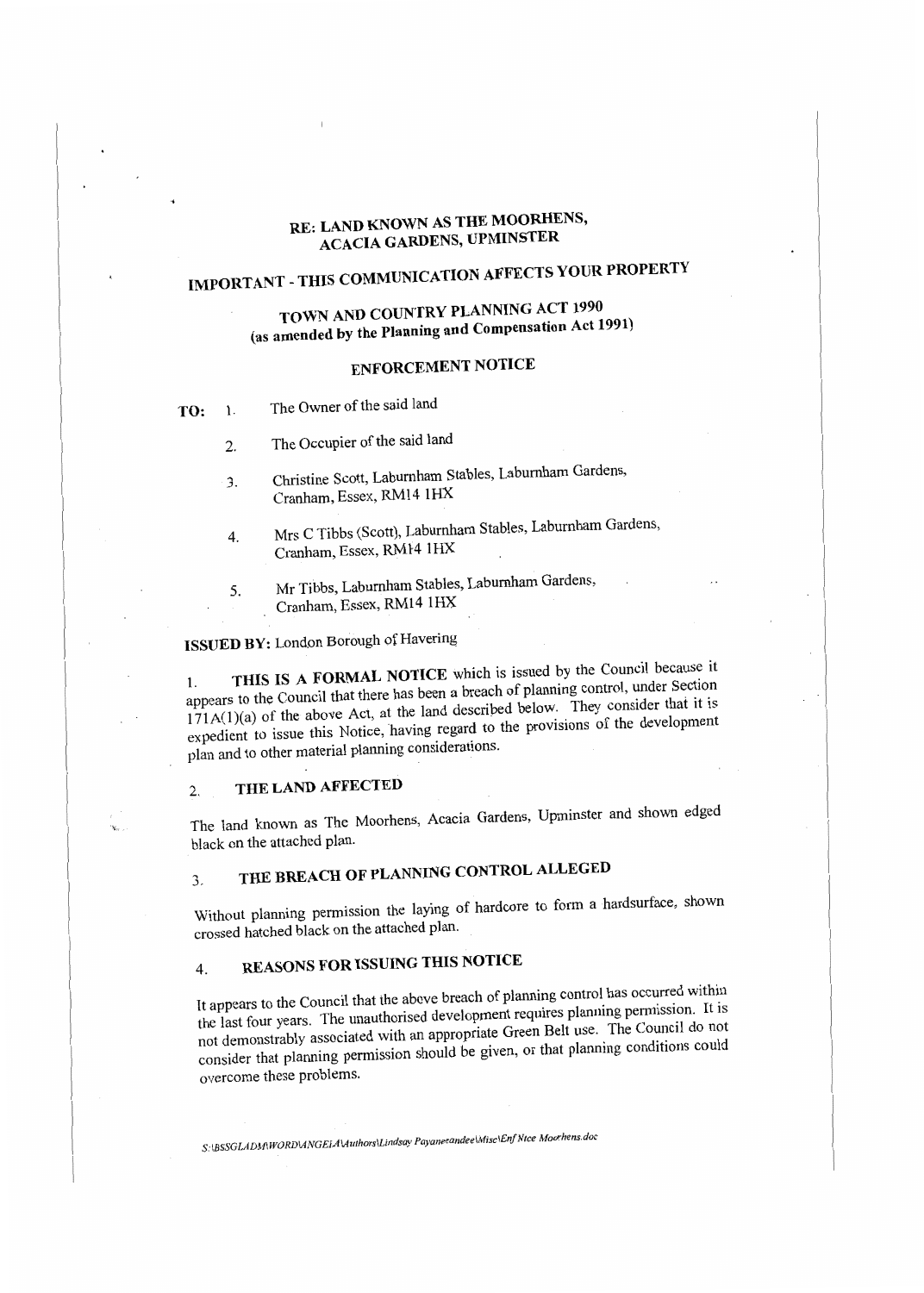In making its decision to issue this Notice the Council considered that the unauthorised use is contrary to the following policies of the Havering Unitary Development Plan: policies GRB2 and ENV l.

## 5. **WHAT YOU ARE REQUIRED TO DO**

(i) Remove all hardsurfacing from the land.

Time for compliance: one month from the effective date of this notice.

(ii) Remove from the land ail debris, rubble and ancillary equipment brought onto the land for the purpose of the creation of the surfacing.

Time for compliance: one month from the effective date of this notice

(iii) Restore the said land to pasture by reseeding with grass.

Time for compliance: one month from the effective date of this notice

## 6. **WHEN THIS NOTICE TAKES EFFECT**

This Notice takes effect on  $3<sup>rd</sup>$  June 2004, unless an appeal is made against it beforehand

Dated: 22nd April 2004

Signed:

Authorised Officer

on behalf of London Borough of Havering Town Hall Main Road Romford RMI 3BD

#### **YOUR RIGHT OF APPEAL**

You can appeal against this Enforcement Notice to the Secretary of State by the 3<sup>rd</sup> June 2004. Further details are given in the attached explanatory note.

### **WHAT HAPPENS IF YOU DO NOT APPEAL**

If you do not appeal against this Enforcement Notice, it will take effect on  $3<sup>rd</sup>$  June 2004 and you must then ensure that the required steps for complying with it, for which you may be held responsible, are taken within the period specified in the Notice.

*S: \BSSGLADM\WORD\ANGELA\Au1hors\Li11dsay Payaneeandee\Misc\EnfNtce Moorhens.doc*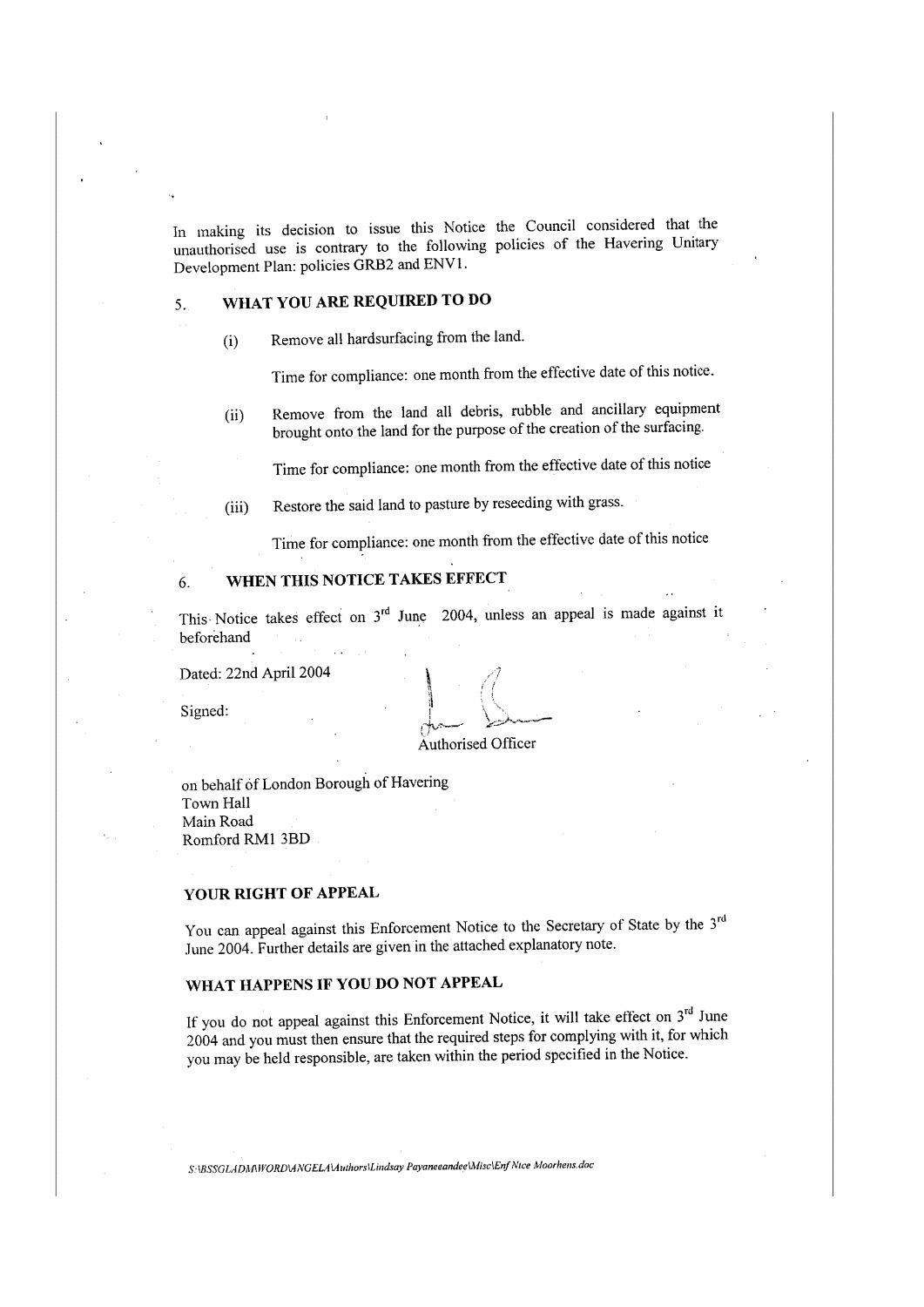### **FAILURE TO COMPLY WITH AN ENFORCEMENT NOTICE WHICH HAS TAKEN EFFECT CAN RESULT IN PROSECUTION AND/OR REMEDIAL ACTION BY THE COUNCIL.**

#### **EXPLANATORY NOTES**

#### **STATUTORY PROVISIONS**

A summary of Sections 171A, 171B and 172 to 177 of the Town and Country Planning Act 1990 (as amended) is enclosed with this Notice.

#### **YOUR RIGHT OF APPEAL**

You can appeal against this Notice, but any appeal must be in writing and received, or posted (with the postage paid and properly addressed) in time to be received in the ordinary course of the post, by the Secretary of State before 3<sup>rd</sup> June 2004. The enclosed booklet "Enforcement Appeals - A guide to Procedure" sets out your rights. Read it carefully. If you appeal you should use the enclosed appeal forms. Two copies are for you to send to the Secretary of State if you decide to appeal. The other is for you to keep as a duplicate for your own records. You should also send the Secretary of State a copy of the Enforcement Notice.

#### **GROUNDS OF APPEAL**

The grounds of appeal are set out in Section 174 of the Town and Country Planning Act 1991 and are also set out on page 2-5 the enclosed appeal forms.

#### **PLANNING APPLICATION FEE**

Should wish to appeal on ground (a) - that planning permission should be granted for the unauthorised use - then a fee of £110 is payable both to the Secretary of State and to the Council. If the fees are not paid then that ground of appeal will not be valid.

#### **STATEMENT ON GROUNDS OF APPEAL**

You must submit to the Secretary of State, either when giving notice of appeal or within 14 days from the date on which the Secretary of State sends him a notice so requiring him, a statement in writing specifying the grounds on which you are appealing against the enforcement notice and stating brie1ly the facts on which you propose to rely in support of each of those grounds.

#### **RECIPIENTS OF THE ENFORCEMENT NOTICE**

The names and addresses of all the persons on whom the Enforcement Notice has been served are:

**TO:** 1. The Owner of the said land

2. The Occupier of the said land

*S: \BSSGLADA:f.WORD\A NGEL4\Aulhors\lindsay Payaneeandee\Misc\Enf Nice Moarhens.doc*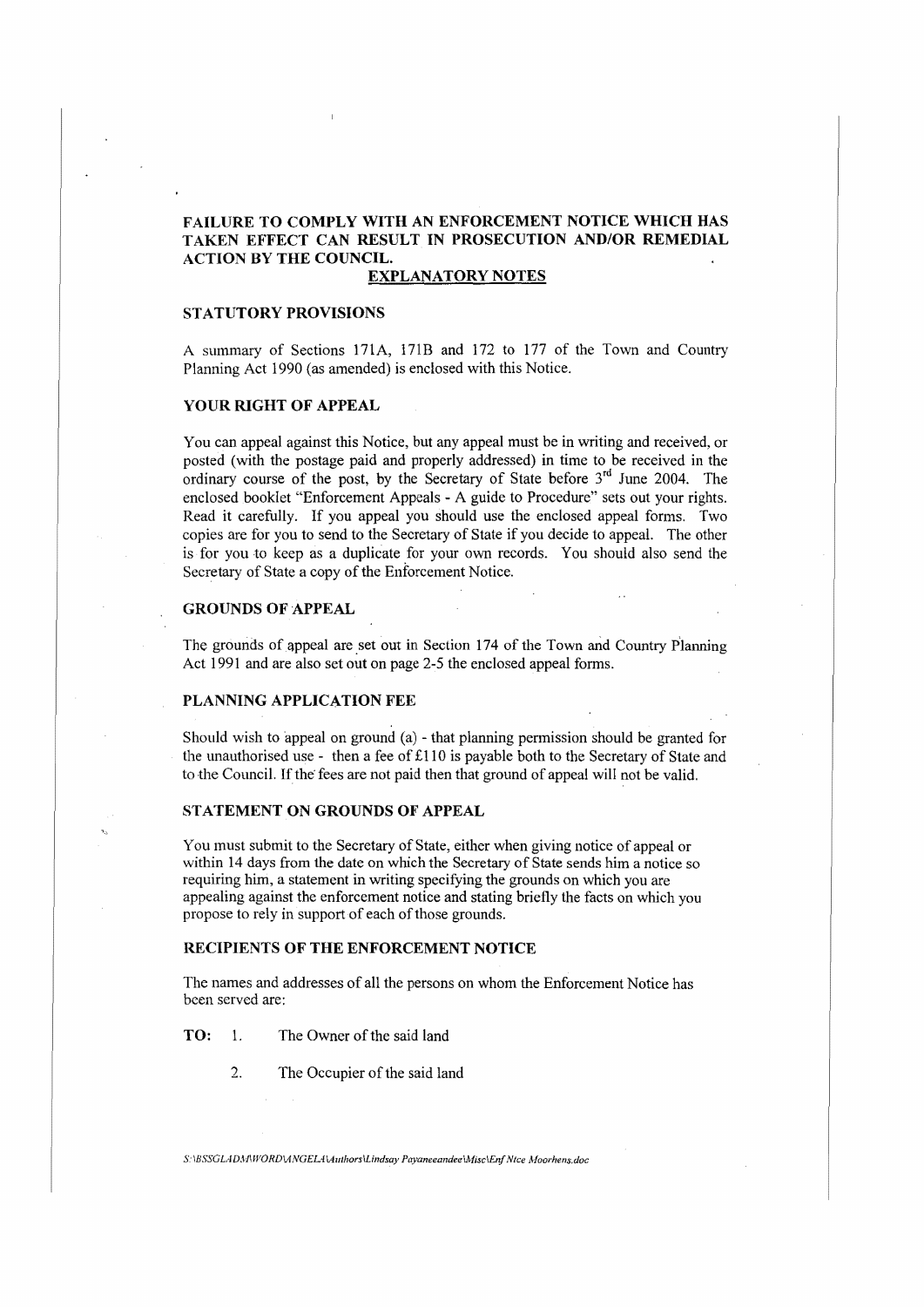- 3. Christine Scott, Laburnham Stables, Labumham Gardens, Cranham, Essex, RM14 IHX
- 4. Mrs C Tibbs (Scott), Labumham Stables, Laburnham Gardens, Cranham, Essex, RM14 1HX

5. Mr Tibbs, Labumham Stables, Laburnham Gardens, Cranham, Essex, RM14 lHX

*S: \BSSGlAD,lf\WORDL4NGElA\Authors\Lindsay Payaneeandee\Misc\E,if Nice Moorhens.doc*